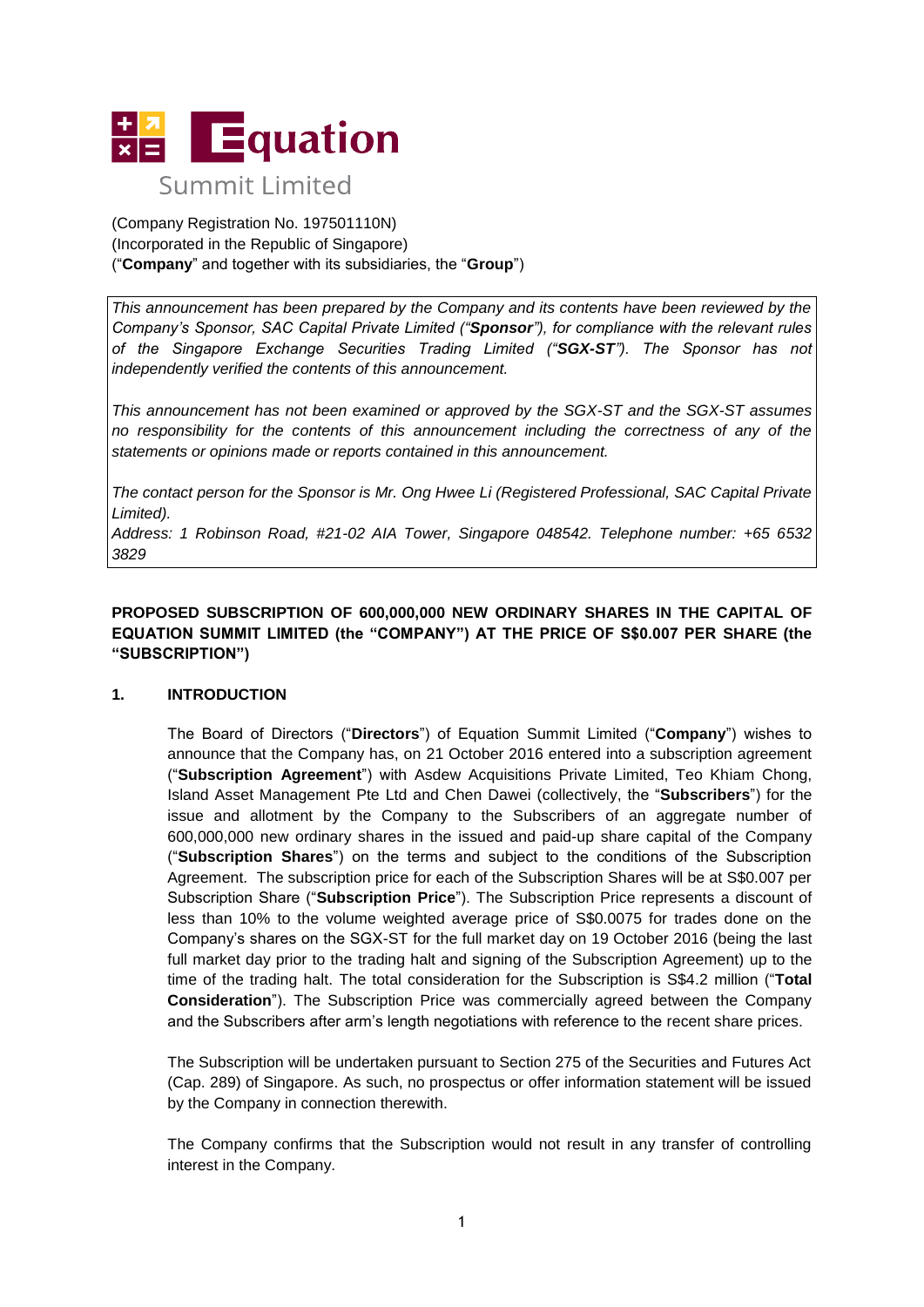### **2. PROPOSED SUBSCRIPTION**

### **2.1 Principal terms of the Subscription**

Under the terms of the Subscription Agreement and subject to the conditions precedent contained therein, the Subscribers agreed to subscribe for and the Company agreed to allot and issue to the Subscribers the Subscription Shares at the Subscription Price.

The Subscription is non-underwritten and no placement agent has been appointed in respect of the Subscription. Therefore, no commission or referral fees will be paid to any party.

#### **2.2 Breakdown of the Subscription**

The following table shows the number of shares to be allocated to each Subscriber and the percentage of the Subscription Shares over the enlarged share capital.

| <b>Subscription by</b>                   | Consideration<br>S\$ (million) | No. of shares | % over the<br>enlarged<br>share<br>capital |
|------------------------------------------|--------------------------------|---------------|--------------------------------------------|
| <b>Asdew Acquisition Private Limited</b> | 2.94                           | 420,000,000   | 7.35%                                      |
| Teo Khiam Chong                          | 0.42                           | 60,000,000    | 1.05%                                      |
| Island Asset Management Pte Ltd          | 0.42                           | 60,000,000    | 1.05%                                      |
| Chen Dawei                               | 0.42                           | 60,000,000    | 1.05%                                      |
| <b>Total Subscription</b>                | 4.20                           | 600,000,000   | 10.50%                                     |

## **2.3 Authority for issue and allotment of Subscription Shares**

The Subscription Shares will be allotted and issued to the Subscribers by the Company under the general mandate granted to the Directors to issue shares pursuant to the Shareholders' resolution to be passed at the Annual General Meeting of the Company to be held on 28 October 2016 (the "**2016 AGM**") (the "**Share Issue Mandate**"). The aggregate number of shares to be issued pursuant to the Share Issue Mandate shall not exceed 50% of the total number of issued shares in the capital of the Company excluding treasury shares as at the date of the 2016 AGM. Accordingly, the maximum number of new shares that the Company may issue pursuant to the Share Issue Mandate is 2,556,864,222 new shares. Assuming no shares are issued pursuant to the Share Issue Mandate from the date of this announcement till the date of the 2016 AGM, the proposed Subscription is within the limit of the Share Issue Mandate.

The Subscription Shares, when issued, represent approximately 11.73% of the issued share capital of the Company comprising 5,113,729,645 ordinary shares as at the date of this announcement and will represent approximately 10.5% of the enlarged issued share capital of the Company comprising 5,713,729,645 ordinary shares after the allotment and issue of the Subscription Shares. Upon allotment and issue, the Subscription Shares shall rank *pari passu* in all respects with the existing Shares.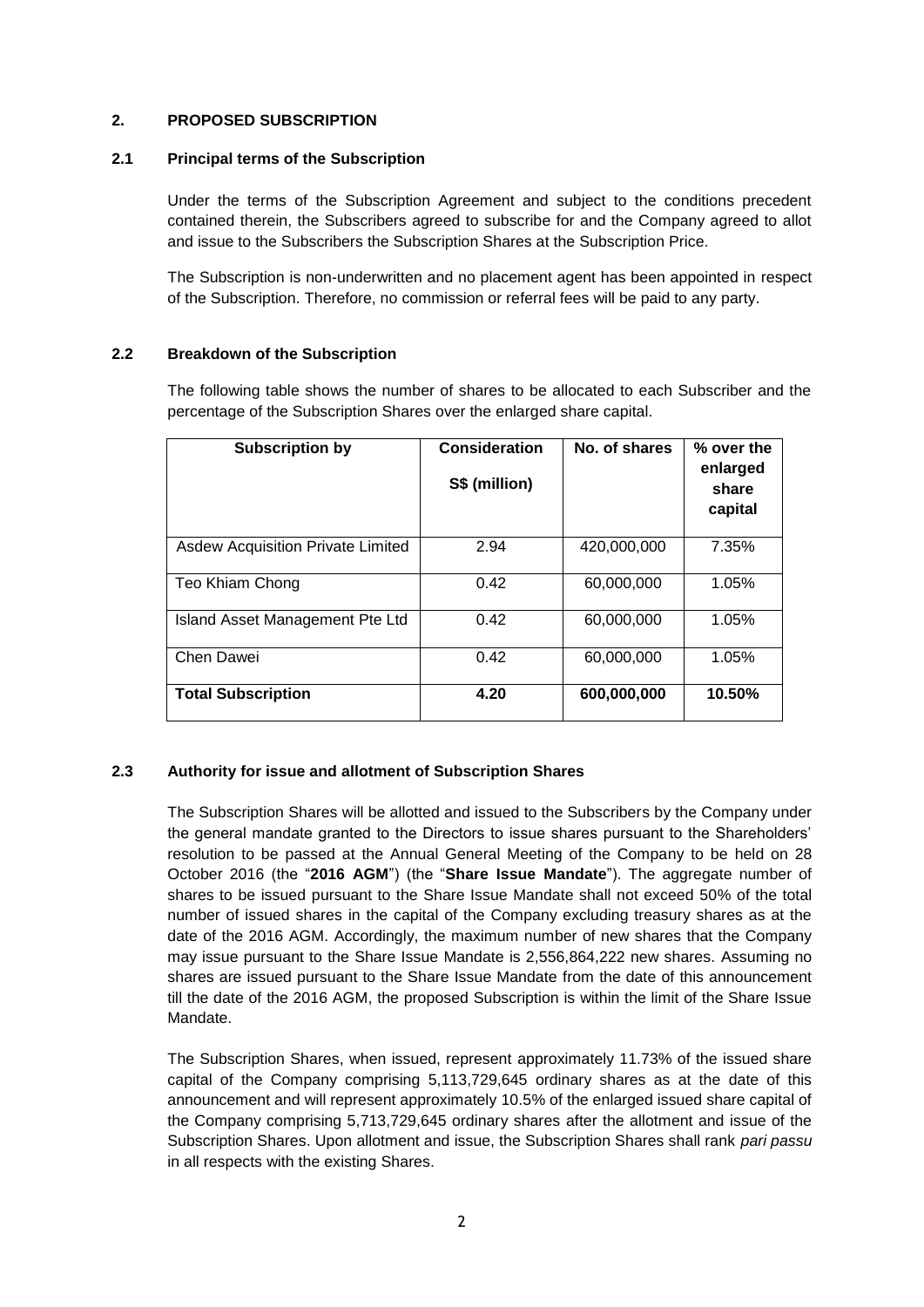The Subscription is conditional upon, *inter alia*, the approval in-principle from the Sponsor and/or the SGX-ST (as the case may be) for the listing and quotation of the Subscription Shares on the SGX Catalist. The completion of the Subscription shall take place upon 5 business days from the date that all such conditions have been fulfilled. The Company will make the necessary announcements once the approval-in-principle for the listing and quotation of the New Shares has been obtained from the SGX-ST.

### **2.4 Information on the Subscribers**

Asdew Acquisition Private Limited ("**Asdew**") is a private limited company incorporated in Singapore. Asdew invests in mostly listed equities, fixed income products and real estate products. Mr. Wang Yu Huei ("**Mr. Wang**") is a director and the single largest controlling shareholder of Asdew. Mr. Wang is a businessman in Singapore, who engages in business consultancy and investment activities.

Mr. Teo Khiam Chong ("**Mr. Teo**") is an accredited investor who has experience in the financial industry.

Island Asset Management Pte Ltd ("IAM") is a registered fund management company regulated by the Monetary Authority of Singapore. IAM's clients are predominantly accredited investors based in South-East Asia. It is the sole and exclusive fund manager of IAM Traditional Asian Growth Fund ("IAMGF") which is domiciled in the Cayman Islands. The IAMGF is a long-only, absolute return fund which invests in Asian equities.

Mr. Chen Dawei ("**Mr. Chen**") has extensive experience in Chinese enterprises management, mergers and acquisitions. He accumulated experience in the waste water treatment industry as the founder and CEO of Beijing Revolution Science and Technology Co., Ltd., and President of Tianjin Com-link Water Treatment Engineering & Technology Co., Ltd. Mr. Chen was also the Executive Director of Beijing Juntai Investment Management Limited as well as China Everbright Water Limited.

The Subscribers were independently introduced to the Company through mutual business contacts of the Directors and this Subscription is purely for their financial investment purpose.

There is no specific reason for the Subscription apart from purely financial investment purposes and the Subscribers being willing investors in the Company.

To the best of the Company's knowledge, there is no agreement, arrangement or understanding between the Subscribers and any other shareholder of the Company to acquire Shares to obtain or consolidate effective control of the Company, and the Subscribers are not acting in concert with any other shareholder of the Company, as defined in The Singapore Code on Take-Overs and Mergers.

# **2.5 Use of Proceeds**

The Company intends to use 100% of the net proceeds from the Subscription, estimated to be S\$4.2 million, for the Group's partial or full repayment of loans subject to final negotiation with the lenders with any balance to be used as the Group's working capital. With an improved working capital position, the Group would be better poised to capitalise on business expansion opportunities as and when they arise.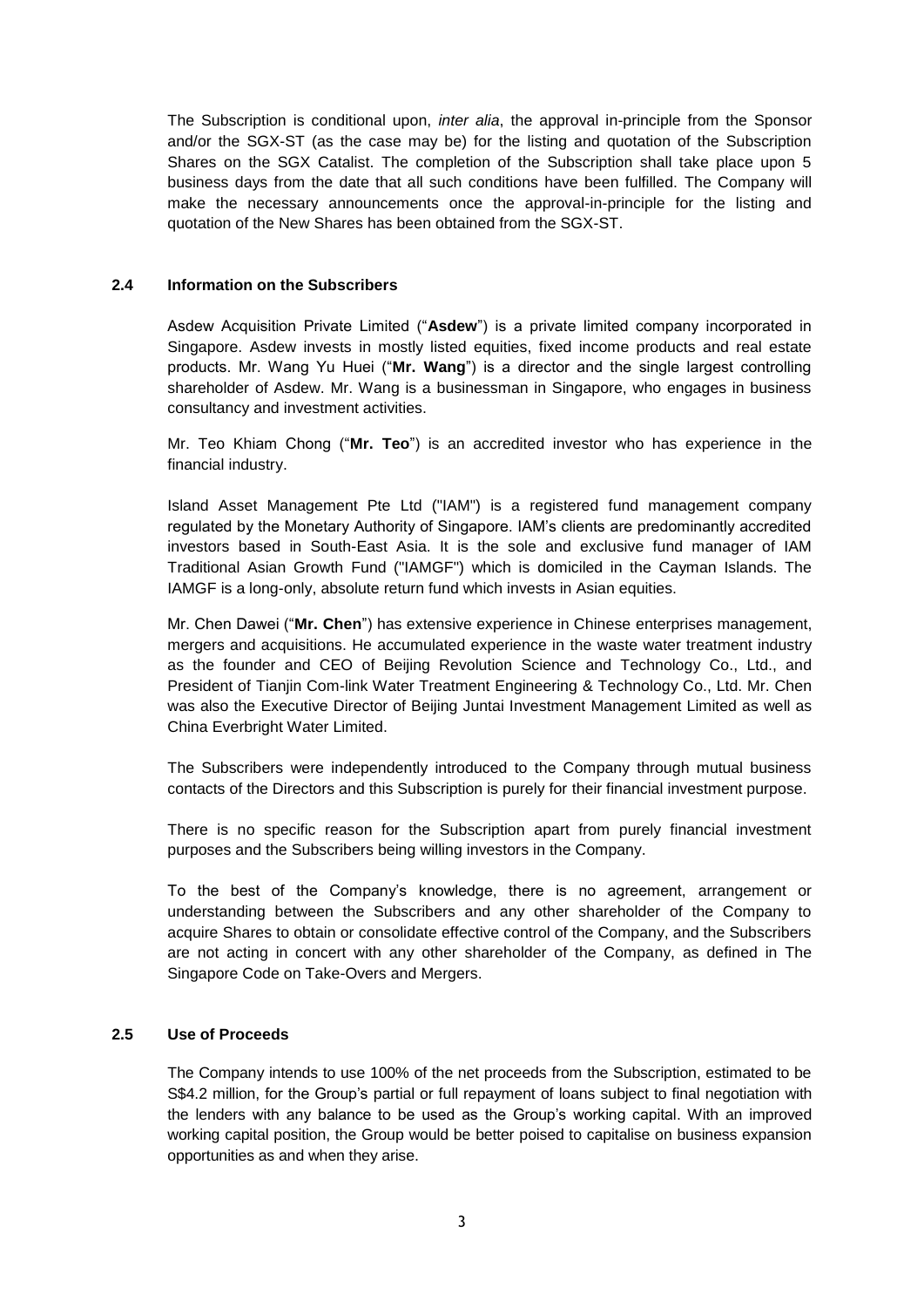Pending the deployment of the net proceeds, such proceeds may be placed as deposits with financial institutions in short term money markets or debt instruments or for any other purposes on a short term basis as the Directors may, in their absolute discretion, deem fit in the interests of the Company.

The Company will make periodic announcements on the utilisation of the net proceeds as and when the proceeds from the Subscription are materially disbursed and whether such a use is in accordance with the stated use. Where there is any material deviation from the stated use of the proceeds, the Company will announce the reasons for such deviation. The Company will also provide a status report on the use of the net proceeds in its annual reports, if applicable.

### **2.6 Working Capital**

The Directors are of the opinion that after taking into consideration the present financial position of the Company and its subsidiaries (the "**Group**"), including:

- (i) its banking facilities, its bank and cash balances, the Group has adequate working capital for its present requirements; and
- (ii) the present bank facilities and net proceeds of the Subscription, the working capital available to the Group is sufficient to meet its present requirements.

## **3. DIRECTORS, CONTROLLING SHAREHOLDERS' AND SUBSTANTIAL SHAREHOLDERS' INTERESTS**

Save for their respective interests in the issued shares in the capital of the Company (as the case may be), none of the Directors, controlling shareholders or substantial shareholders of the Company has any interest, direct, or indirect in the Subscription.

### **4. COMPLIANCE WITH RULE 812(1) OF THE LISTING MANUAL**

The Subscription Shares will not be issued to any of the persons set forth in Rule 812(1) of the Listing Manual Section B: Rules of Catalist of the SGX-ST.

# **5. RESPONSIBILITY STATEMENT**

The Directors collectively and individually accept full responsibility for the accuracy of the information given in this announcement and confirm, after making all reasonable enquiries, that to the best of their knowledge and belief, this announcement constitutes full and true disclosure of all material facts about the Placement, the Company, and its subsidiaries, and the Directors are not aware of any facts the omission of which would make any statement in this announcement misleading. Where information in this announcement has been extracted from published or otherwise publicly available sources or obtained from a named source, the sole responsibility of the Directors has been to ensure that such information has been accurately and correctly extracted from those sources and/or reproduced in this announcement in its proper form and context.

The Company will be submitting an application to the Sponsor and the SGX-ST for the listing and quotation of the Subscription Shares.

Further announcements will be made on this matter as and when appropriate.